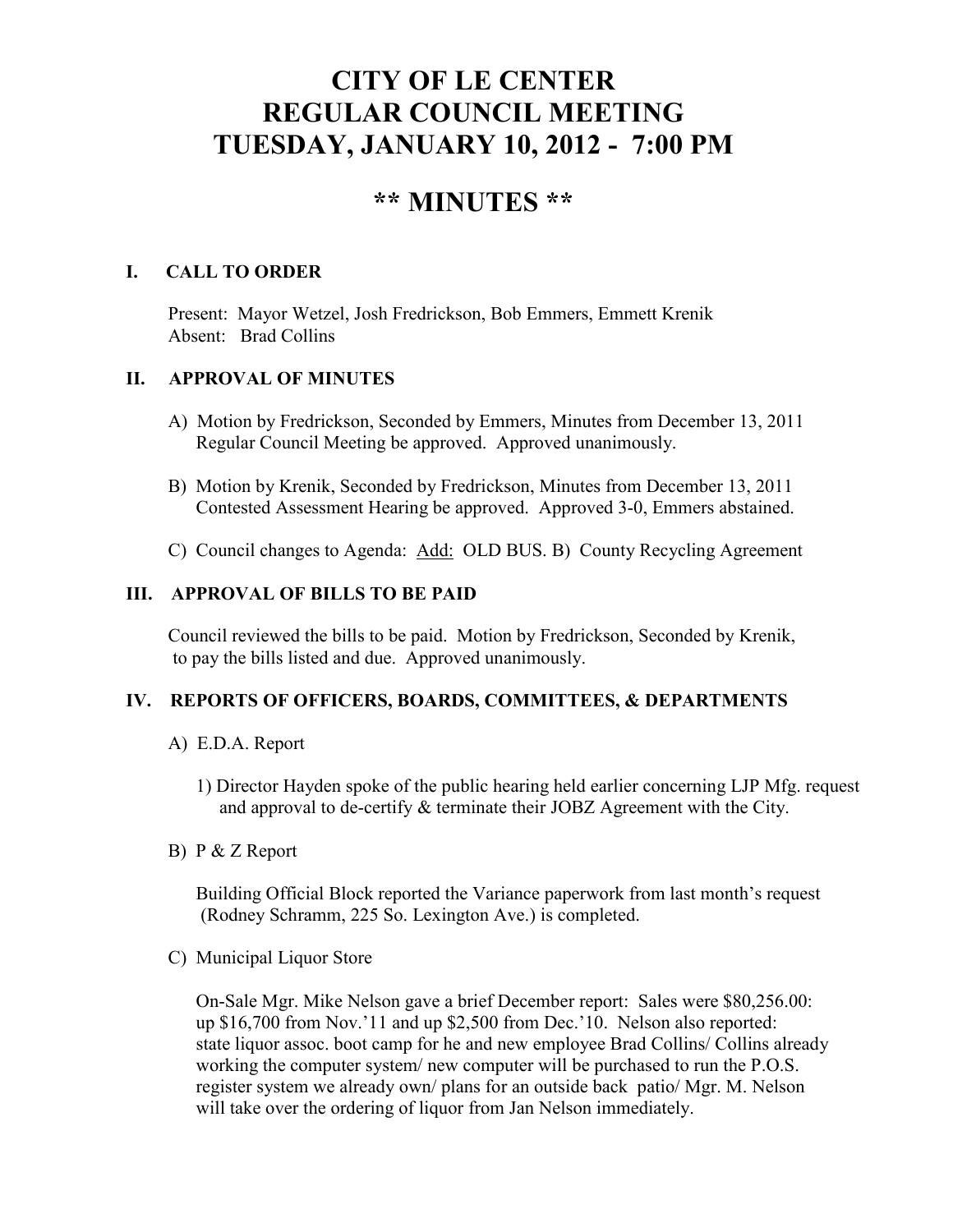D) Police Department

Police Chief Pfarr reported on the police activities for month of December: 116 calls/ 3,006 miles patrolled. Pfarr gave Year-End report: calls (1569) were down 3.3% while miles patrolled (33,839) were up 1.5%. Also gave "type of call" comparison report.

E) Water, Sewer, Streets, Parks

Public Works Supt. Curt Roemhildt gave the monthly reports:

- \* Refuse- year-end report for recycling, garbage, & leaves.
- Sewer- more sewer mains being cleaned  $&$  roots cut providing much info  $&$  numbers on their condition. Next: Montgomery Ave. from Minnesota south to Hwy 99.
- Streets- little snowplowing, but going well.
- Parks- no skating rink due to 40 degree weather.
- F) Bolton & Menk Engineering (Joel Hawbaker, Engineer)
	- 1) 2010 Minnesota Street & Waterville Ave. Project- working on final punch-list. Council generally agreed: yes certify the current assessment roll as is.
	- 2) 2012 Lexington Ave. Project- Engineer Hawbaker reported the surveyors were just finishing up some things so as to "stop" the project at a good spot for the future.

## **V. PUBLIC FORUM**

There were no petitions, requests, or communications from the general public.

#### **VI. OLD BUSINESS**

- A) As generally agreed upon at the Public Hearing held earlier that evening for the "Pawnbroker's Ordinance & Application"- Motion by Wetzel, Seconded by Emmers, to table the issue and allow Atty Moran to work with the concerned dealers to tweak the ordinance to better fit Le Center businesses. Approved unanimously.
- B) 2012 Le Sueur County Recycling Agreement: Motion by Fredrickson, Seconded by Krenik, to approve the agreement (no changes from 2011). Approved unanimously.

#### **VII. NEW BUSINESS**

- A) Motion by Fredrickson, Seconded by Emmers, to accept the letter of resignation from Councilman Brad Collins as of January  $1<sup>st</sup>$ ; who had been hired as  $F/T$  liquor employee. Approved unanimously.
- B) Motion by Wetzel, Seconded by Krenik, to declare a council vacancy and leave the spot open until the next city election in November to save money. Approved unanimously.